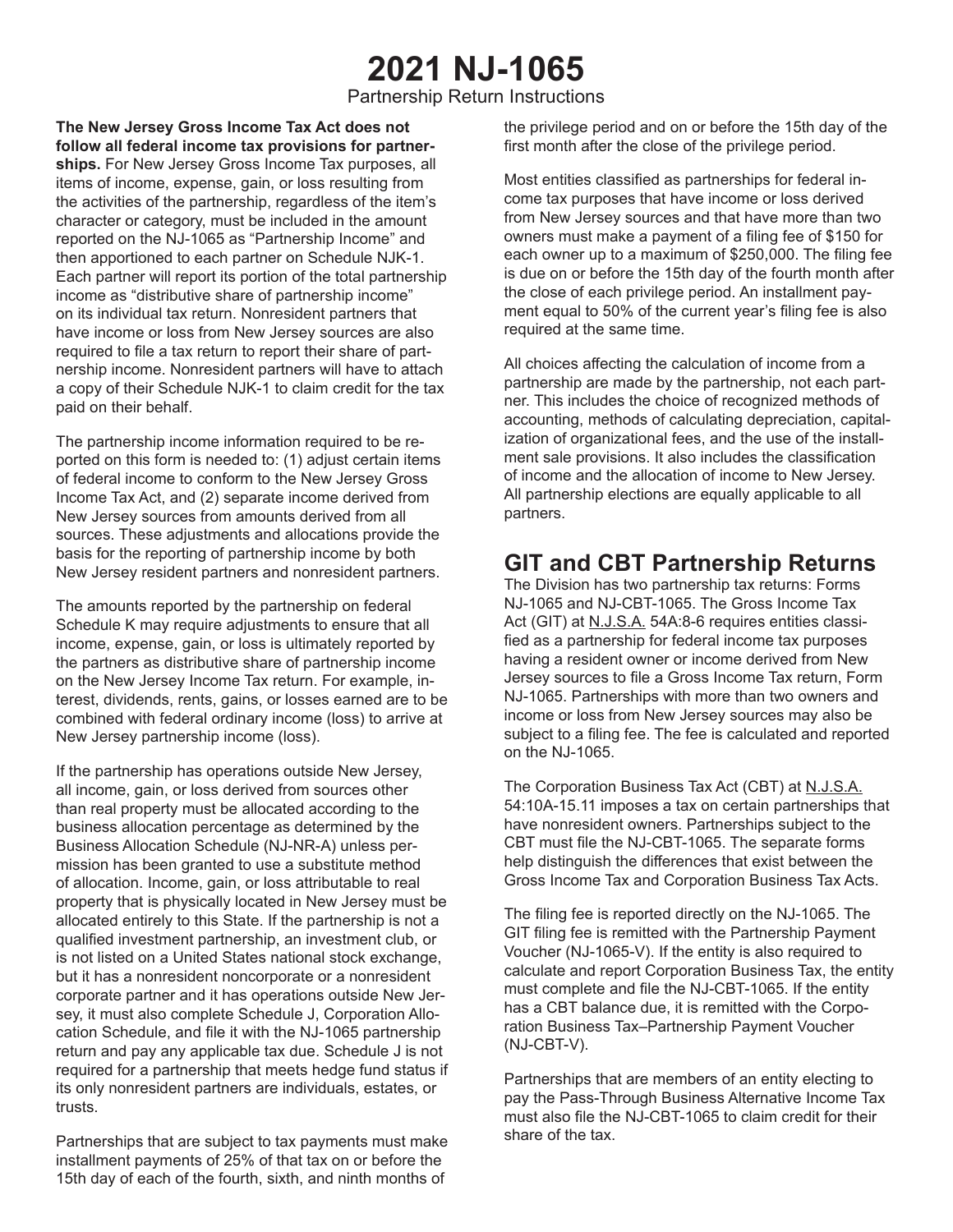# **General Instructions**

### **Definitions**

**Partnership,** for tax purposes, means and includes a syndicate, group, pool, joint venture, and any other unincorporated organization through or by means of which any business, financial operation, or venture is carried on and that is not a corporation, trust, or estate within the meaning of the New Jersey Gross Income Tax Act. Only entities that qualify for and elect to be treated as a partnership for federal tax purposes (for example, limited liability companies and limited liability partnerships) are treated as partnerships under the New Jersey Gross Income Tax Act.

**"Tiered" Partnerships** are arrangements in which one partnership, the upper-tier or "parent" partnership, is a member of, or holds an ownership interest in, another partnership (called the lower-tier or "subsidiary" partnership). Tiered partnerships must complete Schedule A, NJ-1065 before completing lines 1 through 11 on the front of the NJ-1065.

**Partner** means any owner of a partnership interest.

**Nonresident Noncorporate Partner** means an individual, an estate, or a trust subject to taxation pursuant to the "New Jersey Gross Income Tax Act" that is not a resident taxpayer or a resident estate or trust under that Act.

**Nonresident Corporate Partner** means a partner that is not an individual, an estate, or a trust subject to taxation pursuant to the New Jersey Gross Income Tax Act, that is not a corporation exempt from tax pursuant to N.J.S.A. 54:10A-3, and that does not maintain a regular place of business in this State other than a statutory office.

**Qualified Investment Partnership** means a partnership that has more than 10 members or partners with no member or partner owning more than a 50% interest in the entity and that derives at least 90% of its gross income from dividends, interest, payments with respect to securities, loans, and gains from the sale or other disposition of stocks or securities or foreign currencies or commodities or other similar income (including but not limited to gains from swaps, options, futures, or forward contracts) derived with respect to its business of investing or trading in those stocks, securities, currencies, or commodities, but "investment partnership" does not include a "dealer in securities" within the meaning of section 1236 of the federal Internal Revenue Code of 1986.

**Hedge Fund Status** is met for New Jersey tax purposes if the investment entity's only activity is the purchase, holding, or sale of intangible personal property, such as commodities or securities, and such intangible personal property is not held for sale to customers as defined at N.J.S.A. 54A:5-8c. A partnership that qualifies for hedge fund status in one year may not meet the requirements every year. The entity must evaluate its situation on a

yearly basis. The entity, not the partner, must make the determination.

**Investment Clubs** are usually small groups of individuals who pool their money to invest in stock or other securities. The group usually operates informally with members pledging to pay a regular amount into the club monthly. Some clubs have a committee that gathers information on securities, selects the most promising securities, and recommends that the clubs invest in them. Most clubs require all members to vote for or against all investments, sales, trades, and the other transactions.

Investment clubs recognize as their main source of income interest, dividends, and gains on disposition of their stock and securities and usually meet hedge fund status. Investment clubs generally are not considered a business. An investment club is required to file Form NJ-1065 but is not entitled to deduct any expenses (unless it rises to the level of being in business). The member or partner of the investment club will report their share of the investment club's income or loss as distributive share of partnership income.

If an investment club meets the following criteria, it will be exempt from the \$150 per owner annual partnership filing fee and from the requirement that a partnership make payments on behalf of its nonresident owners. The investment club must be an entity that is classified as a partnership for federal income tax purposes, all of the owners are individuals, and all of the assets are securities, cash, or cash equivalents. The market value of the total assets do not exceed, as measured on the last day of its privilege period, an amount equal to the lesser of \$363,300 or \$50,900 per owner of the entity. The investment club is not required to register itself or its membership interests with the federal Securities and Exchange Commission.

### **Who Must File**

Every partnership that has income or loss derived from sources in the State of New Jersey, or has any type of New Jersey resident partner, must file Form NJ-1065. A partnership must file even if its principal place of business is outside the State of New Jersey. The NJ-1065 is not solely an information return. A filing fee and tax may be imposed on the partnership. Partners subject to the Gross Income Tax must report and pay tax on their share of partnership income or loss.

### **How to File**

### **Electronic Filing Mandate**

Partnerships subject to the provisions of the Corporation Business Tax Act (that is partnerships that remit tax based on any nonresident corporate and nonresident noncorporate partner's allocable share of NJ partnership income) that utilize the services of a paid preparer must file all their returns completed by that practitioner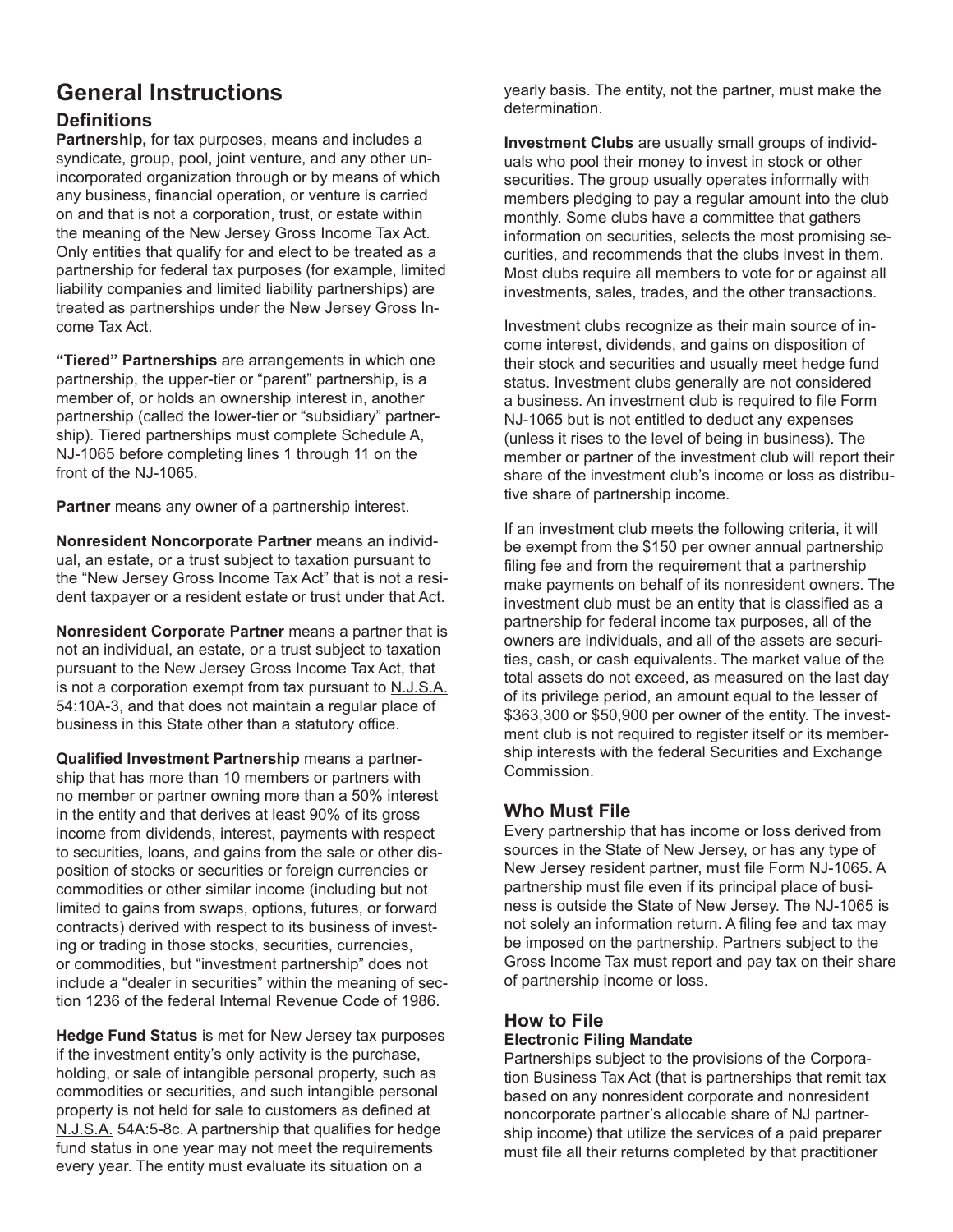by electronic means. Payments of the partnership liabilities along with the submission of payment-related returns (PART-200-T and CBT-206) must also be made electronically either by the partnership or by a paid tax practitioner.

In addition, partnerships with 10 or more partners must file all returns electronically regardless of whether or not they utilize the services of a paid tax preparer. To obtain the electronic filing and payment formats or to obtain additional information on electronic filing and payment options, visit the New Jersey Division of Revenue and Enterprise Services' website at *www.state.nj.us/treasury/ revenue/partnerships.shtml* or email the Division of Revenue and Enterprise Services at e-GovServices@treas. nj.gov.

NJ-1065 filers that do not use the services of a paid tax preparer and who have less than 10 partners have the option to file by electronic means or on paper.

### **What to File**

The following forms and statements must be included with the NJ-1065:

- Schedule NJK-1 for every partner;
- Pages 1 through 5 of the federal Form 1065, federal Form 8825, federal Schedule D, and any federal extension request forms filed;
- Schedule NJ-NR-A if any of the following conditions apply: (1) the partnership is doing business both inside and outside New Jersey, or (2) 100% of the partnership's business is carried on outside New Jersey;
- Schedule J, Corporation Allocation Schedule, for tax remittance purposes if the partnership is not a qualified investment partnership, investment club, or is not listed on a United States national stock exchange, but has a nonresident noncorporate partner or a nonresident corporate partner. Schedule J is not required for a partnership that meets hedge fund status if its only nonresident partners are individuals, estates, or trusts;
- Schedule J, Corporation Allocation Schedule, is required if the partnership includes nonresident partners who do not have physical nexus to New Jersey and the partnership wants to allocate the filing fee;
- Worksheet GIT-DEP, Gross Income Tax Depreciation Adjustment Worksheet, if applicable;
- Schedule B, Sheltered Workshop Tax Credit, if applicable;
- Schedule L, Complete Liquidation, if applicable.

Form NJ-CBT-1065 must be completed if the entity calculated a tax due on its nonresident partner(s).

The Division may require that the complete federal Form 1065, including all schedules and supporting attachments, and any other documentation or information deemed necessary be submitted during the course of an audit.

If at any time during the course of an audit the Division deems it necessary, the partnership must make the NJ-1065E available for all applicable partners.

#### **When to File**

Returns for Calendar Year 2021 are due April 18, 2022. Fiscal year returns are due the 15th day of the fourth month after the end of the tax year.

Any short period return must be filed by the due date of the federal Form 1065. The partnership should use the most current form available from the Division of Taxation.

**Postmark Date.** All New Jersey Income Tax returns postmarked on or before the due date of the return are considered to be filed on time. Returns postmarked after the due date are deemed to be late. The filing date for a late return is the day the return is received by the Division, not the postmark date.

#### **Where to File**

Mail your completed **NJ-1065** to:

NJ Division of Taxation – Revenue Processing Center PO Box 194 Trenton NJ 08646-0194

#### Mail your completed **PART-200-T** to:

NJ Division of Taxation – Revenue Processing Center Extension of Time to File NJ-1065 PO Box 642 Trenton NJ 08646

Mail your completed **NJ-1065-V** to: NJ Division of Taxation – Revenue Processing Center Filing Fee on Partnerships PO Box 642 Trenton NJ 08646

**Note: Do not attach the NJ-1065-V to or mail with your NJ-1065.**

#### **Extension of Time to File**

If a five-month extension is obtained for filing federal Form 1065, then an automatic five-month extension is granted for submitting your NJ-1065. A copy of your application for federal extension, federal Form 7004, must be filed with your New Jersey return. Check the box labeled "Application for federal extension is attached" on the front of your NJ-1065. If you did not obtain a federal extension and you need more time to file your New Jersey NJ-1065, federal Form 7004 must be submitted as your request to New Jersey on or before the original due date of the return.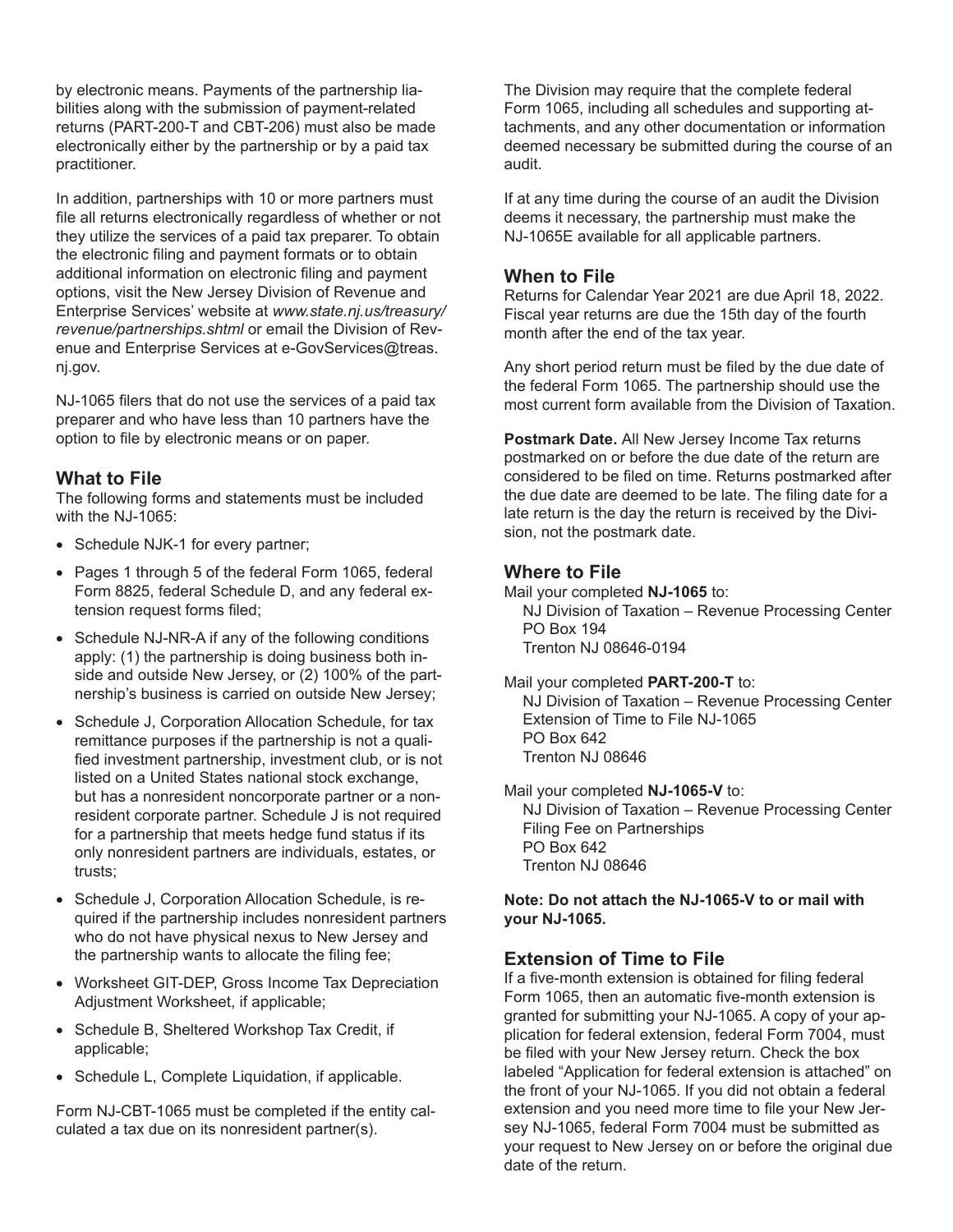In addition, any partnership that has a filing fee due must file PART-200-T, Partnership Application for Extension of Time to File NJ-1065. The applicable payment must accompany this form. PART-200-T must be postmarked on or before the original due date of the return. See specific instructions found on back of PART-200-T.

There is no extension of time to pay the fee due. Penalties and interest are imposed whenever the fee is paid after the original due date.

A five-month extension of time to file your NJ-1065 may be granted if at least 80% of the total fee reported on your NJ-1065 when filed is paid in the form of an installment payment or other payment made by the original due date.

**An extension of time to file the NJ-1065 does not extend the time for filing the tax returns of the partners.**

### **Time Limits for Assessing Additional Filing Fees**

Partnerships that are required to file an NJ-1065 may be subject to owing a filing fee. Filing fees are subject to the provisions of the Gross Income Tax Act. The Gross Income Tax Act has a three-year statute of limitations (time allowed by law) for the Division of Taxation to send a bill. The Division generally has three years from the date the entity filed its partnership return or the original due date of the return, whichever is later, to send the entity a bill for additional filing fees. There is no time limit if the entity did not file a partnership return, or if the entity filed a false or fraudulent return with the intent to evade tax. The time limit may be extended in certain circumstances.

### **Accounting Method**

A partnership's accounting method(s) used for the NJ-1065 must be the same as the accounting methods(s) used for federal Form 1065.

### **Accounting Periods**

The 2021 NJ-1065 should be used for Calendar Year 2021, or for a fiscal year that began in 2021. If filing for a fiscal year or a short tax year, enter at the top of the NJ-1065 the month and day the tax year began, and the month, day, and year that it ended. The partnership's tax year for New Jersey Income Tax purposes must be the same as its tax year for federal income tax purposes.

### **Passive Loss Limitations**

Passive loss limitations do not apply for New Jersey Gross Income Tax purposes. The full amount of current loss may be used to offset income or gain, regardless of federal passive loss limitations.

### **Determining Gain or Loss on the Sale or Disposition of Partnership Assets,** *Koch*  **Effect**

The partnership in determining gain or loss for New Jersey purposes on the sale or disposition of partnership asset(s) **must** use the same basis in the asset(s) as used for federal tax purposes. The New Jersey Supreme Court's decision in *Sidney & Dorothy Koch v. Director, Division of Taxation* does not apply to the sale, disposition, or liquidation of assets by a partnership.

Gains or losses incurred by a partnership are passed through to the partners to be reflected on their respective New Jersey tax returns. Partners who are taxpayers subject to New Jersey Gross Income Tax will generally report this gain or loss as a component of their "Distributive share of partnership income" unless the partnership had a complete liquidation.

Resident taxpayers that sell or dispose of a partnership interest may be entitled to a *Koch*-type adjustment to their federal basis in the partnership when determining New Jersey gain or loss. The gain or loss on the sale or disposal of the partnership interest will then be reflected on the taxpayer's New Jersey return in the category of income "Net gains or income from disposition of property." The sale or disposition of a partnership interest is the only time a partner that is a taxpayer for Gross Income Tax purposes can make *Koch-*type basis adjustments.

### **Forms and Assistance**

To get New Jersey tax forms:

- Visit our website at: *nj.gov/taxation*
- Write to: NJ Division of Taxation Taxpayer Form Services PO Box 269 Trenton NJ 08695-0269

Assistance from a Division representative is available by contacting the Division's Customer Service Center at (609) 292-6400.

### **Electronic Filing Assistance**

For electronic filing assistance:

- Call the Division of Revenue and Enterprise Services' Call Center at (609) 292-9292
- Download the needed formats from the New Jersey Division of Revenue and Enterprise Services' website at: *www.state.nj.us/treasury/revenue*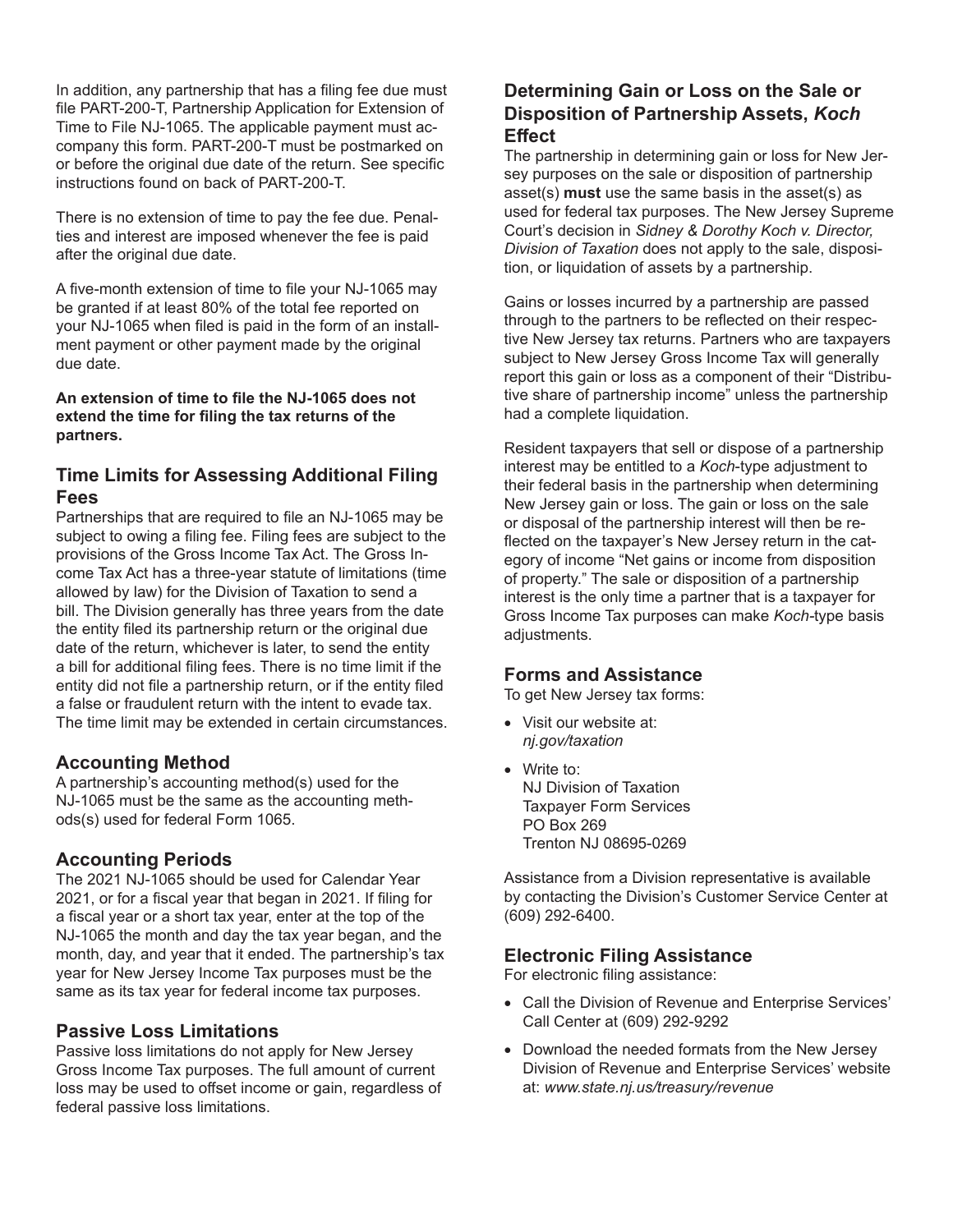### **Amended Return or Federal Change**

An amended NJ-1065 must be filed if an amended federal Form 1065 is filed, or if the Internal Revenue Service changes or corrects any item of income, gain, or loss previously reported. The amended New Jersey return must be filed within 30 days of the date the amended federal Form 1065 is filed or, in the case of a federal audit, within 90 days after the final determination of the change. When an amendment to the NJ-1065 results in a need to amend the Schedules NJK-1, an amended Schedule NJK-1 must be forwarded to the Division of Taxation and to each partner.

An amended NJ-1065 and an amended Schedule NJK-1 for each partner must also be filed to correct any error on or reflect any change to the original NJ-1065, whether or not an amended federal Form 1065 was filed for that year.

To amend your original NJ-1065, get a blank NJ-1065 for the tax year that is to be amended, and check the "Amended Return" box on the front of the form. Complete the form, entering the corrected information, and attach an explanation of the changes. Entities subject to the Electronic Filing Mandate as explained on page 2 under "How to File" are required to file their amended return electronically. Entities that are not subject to the Electronic Filing Mandate have the option of filing their amended partnership return electronically or mailing it to:

NJ Division of Taxation Revenue Processing Center PO Box 194 Trenton NJ 08646-0194

### **Penalty and Interest Charges**

A penalty of \$100 for each month or part of a month will be imposed for a partnership that is required to file electronically but fails to do so. In addition, a late filing penalty of 5% per month (or part of a month) up to a maximum of 25% of the outstanding tax liability will also be imposed.

The Division may impose a penalty against the partnership if the partnership is required to file an NJ-1065 and (1) fails to file the return on time, including any extension, (2) files a return that fails to show all the information required, or (3) fails to file an amended partnership return within 90 days of the date a final federal determination or disallowance is issued or within 90 days of the date the amended federal Form 1065 is filed, unless the failure is due to reasonable cause and not due to willful neglect.

A penalty of \$100 for each month or part of a month may be imposed for failure to file.

A late filing penalty of 5% per month (or part of a month) up to a maximum of 25% of the outstanding tax liability when a return is filed after the due date or extended due date may also be imposed.

A late payment penalty of 5% of the outstanding tax balance may be imposed.

Interest will be calculated at 3% above the prime rate for every month or part of a month the tax is unpaid, compounded annually. At the end of each calendar year, any tax, penalties, and interest remaining due (unpaid) will become part of the balance on which interest is charged.

### **Fraudulent Returns**

Any person who deliberately fails to file a return, files a fraudulent return, or attempts to evade the tax in any way may be liable for a penalty up to \$7,500 or imprisonment for three to five years, or both.

### **Rounding Off to Whole Dollars**

Money items on the return and schedules can be shown in whole dollars (eliminate amounts under 50 cents; enter amounts over 50 cents as the next higher dollar amount).

### **Signatures**

The NJ-1065 is not considered to be a return unless signed, either by a general partner, limited liability company member or, if applicable, a receiver, trustee in bankruptcy, or assignee.

Anyone who prepares a partnership return for a fee must sign the return as a "Paid Preparer" and must enter their Social Security number or federal practitioner tax identification number. The company or corporation name and federal employer identification number must be included if applicable. The preparer required to sign the partnership return must sign it by hand; signature stamps or labels are not acceptable. If someone prepares the return at no charge, the paid preparer's area does not need to be completed. A tax preparer who fails to sign the return or provide a correct tax identification number may incur a \$25 penalty for each omission.

### **Composite Return for Qualified Electing Nonresident Partners**

A partnership that has New Jersey source income can file a composite return (NJ-1080-C) on behalf of its qualified nonresident partners who elect to be included in the composite filing. Tax will be calculated at the highest rate, which is 10.75%, without regard to each partner's filing status, dependent exemptions, or any deductions. Composite estimated tax payments can also be made.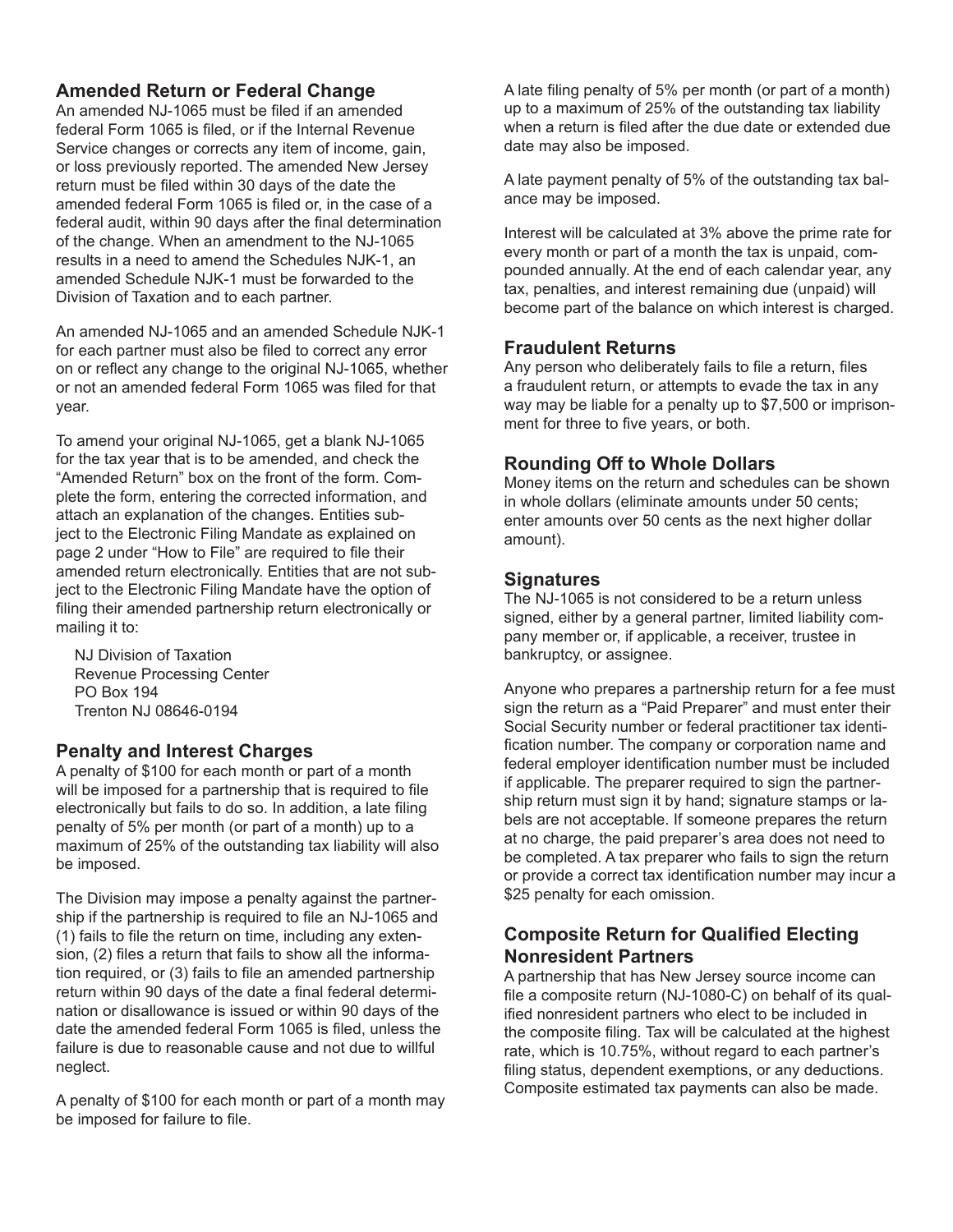A partner cannot participate in the composite return if:

- The partner is an estate or trust;
- The partner is a partnership or corporation;
- The partner files on a fiscal-year basis;
- The partner is a New Jersey resident during any part of the year;
- The partner derives income from New Jersey sources other than the income from this or any other composite return.

Every participating partner must make the election to be part of the composite return in writing by filing an NJ-1080E with the filing entity each year. The elections must be maintained in the partnership files. When filed, the composite return must include a list of the partners who are participating, as well as a list of those who have not elected, or are not qualified, to participate in the composite return. The list must include each partner's name, address, and federal identification number. A qualified electing nonresident participant cannot revoke an election to be included in the composite return or make an election to be included in the composite return after April 15 following the close of the tax year.

If a composite return is filed, check the box labeled "Composite Return is filed for Nonresident Partners" on the front of the, NJ-1065.

# **Line-by-Line Instructions**

### **Reporting Period**

If you are reporting for a period other than Calendar Year 2021, enter the beginning and ending dates of your fiscal year.

### **Partnership Name, Address, Identification**

Enter the exact legal name, trade name, if any, and address of the partnership. The legal name is the name in which the business owns property or acquires debt. Enter the trade name, registered alternate name, (d/b/a name) if different from the partnership's legal name.

Enter the partnership's federal employer identification number (FEIN), principal business activity, and date the business was started.

Enter the number of resident partners and the number of nonresident or foreign partners in the spaces provided. Each partner's residency status must be determined as of the close of the partnership's tax year.

Check the appropriate boxes to indicate whether the return is a(n)

- Initial return;
- Final return; or
- Amended return.

Check the appropriate boxes to indicate if

- An application for a federal extension is attached;
- Permission has been granted for a substitute method of allocation;
- Complete Liquidation;
- This is a Qualified Investment Partnership;
- This partnership is listed on a United States national stock exchange;
- The partnership meets hedge fund status;
- This is an Investment Club that is exempt from the filing fee and the requirement that a partnership make payments on behalf of its nonresident owners in accordance with the criteria outlined under "General Instructions;"
- A composite return is filed for nonresident partners;
- During the period covered by the return, the partnership acquired or disposed of, directly or indirectly, a controlling interest in certain commercial property. Certain commercial property is identified as Class 4A commercial property as defined in N.J.A.C. 18:12-2.2;
- This is a Tiered Partnership;
- This is a General Partnership;
- This is a Limited Partnership;
- This is a Limited Liability Company; or
- This is a Limited Liability Partnership.

### **Federal Partnership Income (Lines 1–11)**

**Note:** Tiered partnerships must first complete Schedule A and partnerships that have had a complete liquidation must complete Schedule L before completing the front of the NJ-1065.

#### **Line 1 – Ordinary Income (Loss) From Trade or Business Activities**

Enter on line 1 the amount of ordinary income or loss derived from the partnership's trade or business activities. This will be the amount reported on line 1, Schedule K, federal Form 1065.

#### **Line 2 – Net Income (Loss) From Rental Real Estate Activities**

Enter on line 2 the net income or loss from rental real estate activities (attach a copy of your federal Form 8825). This will be the amount reported on line 2, Schedule K, federal Form 1065.

#### **Line 3 – Net Income (Loss) From Other Rental Activities**

Enter on line 3 the net income or loss from other rental activities. This will be the amount reported on line 3c, Schedule K, federal Form 1065.

#### **Line 4 – Guaranteed Payments to Partners**

Enter on line 4 the amount of guaranteed payments to partners reported on line 4, Schedule K, federal Form 1065.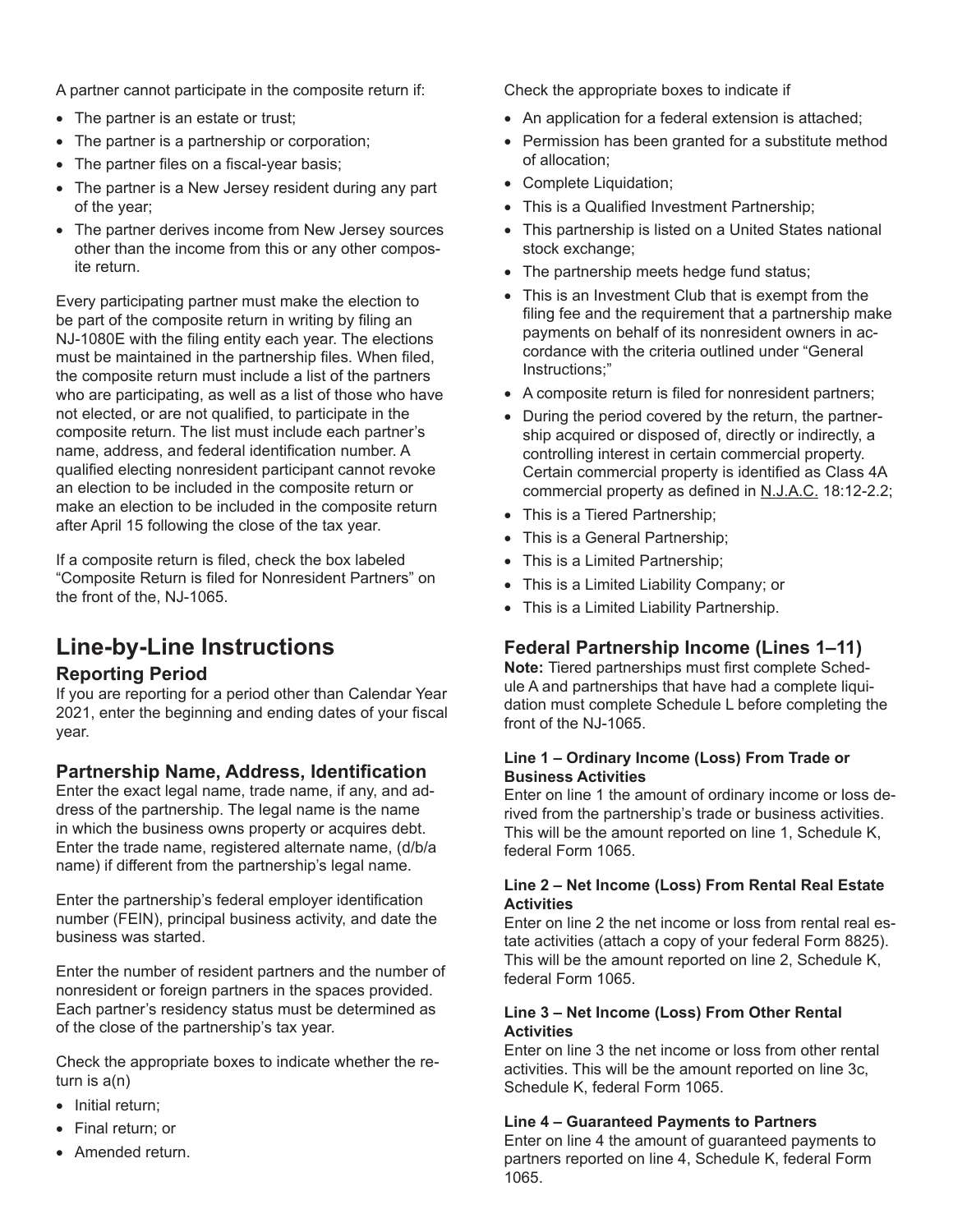#### **Line 5 – Interest Income**

Enter on line 5 the amount of interest income reported on line 5, Schedule K, federal Form 1065.

### **Line 6 – Dividend Income**

Enter on line 6 the amount of dividend income reported on line 6, Schedule K, federal Form 1065.

### **Line 7 – Royalty Income**

Enter on line 7 the royalty income reported on line 7, Schedule K, federal Form 1065.

### **Line 8 – Net Gain (Loss) From Disposition of Property**

Enter on line 8 the total of the net short-term and longterm gains and/or losses reported on lines 8 and 9, Schedule K, federal Form 1065. Attach a copy of Schedule D, federal Form 1065.

### **Line 9 – Net IRC Section 1231 Gain (Loss)**

Enter on line 9 the net IRC Section 1231 gain or loss reported on line 10, Schedule K, federal Form 1065.

### **Line 10 – Other Income (Loss)**

Enter on line 10 any other income or loss that is not included on lines 1 through 9 above. This will include the amount reported on line 11, Schedule K, federal Form 1065. If any amount is reported on this line, you must attach a schedule identifying the income or loss.

### **Line 11 – Tax-Exempt Interest Income**

Enter on line 11 the amount of tax-exempt interest income reported on line 18a, Schedule K, federal Form 1065.

### **Line 12 – Subtotal**

Add lines 1 through 11 and enter the result.

### **New Jersey Additions**

### **Line 13a – Taxes Based on Income**

Enter on line 13a the amount of taxes based on income that were deducted to determine ordinary income (loss) on line 1.

### **Line 13b – Other Additions – Specify**

Enter on line 13b any other items deducted from or not included on lines 1 through 11 that are not excludable under the New Jersey Gross Income Tax Act.

If an asset has been placed in service since January 1, 2004, refer to Worksheet GIT-DEP. This worksheet is available on the Division's website. Include any net addition adjustment from Worksheet GIT-DEP, if applicable, if federal income included deduction of federal special depreciation allowance or IRC Section 179 expense; federal Section 179 recapture income; or a gain or loss on disposition of such asset.

Specify each item reported. If the amount reported on line 12, NJ-1065, included any loss incurred in

connection with the disposition of exempt New Jersey or federal obligations, you must add back the amount of such loss on this line.

### **Line 13c – Total Additions**

Add lines 13a and 13b and enter the result.

### **Line 14 – Subtotal**

Add lines 12 and 13c and enter the result.

### **New Jersey Subtractions**

#### **Line 15a – Net Income (Loss) From Rental Real Estate Activities**

Enter on line 15a any income or loss that resulted from rental real estate activities and is included in the amount reported on lines 1 or 2.

#### **Line 15b – Net Gain (Loss) From Disposition of Real Property**

Enter on line 15b any gain or loss that resulted from the sale, exchange, or disposition of real property and is included in the amount reported on lines 1, 8, or 9.

### **Line 15c – Guaranteed Payments to Partners**

Enter on line 15c the amount of guaranteed payments to partners reported on line 4.

### **Line 15d – Interest Income From Federal Obligations**

Enter on line 15d any interest from federal obligations that is excludable from New Jersey gross income and is included in the amount reported on lines 5 or 6.

#### **Line 15e – Interest Income From New Jersey Obligations**

Enter on line 15e the amount of interest income from New Jersey obligations that is excludable from New Jersey gross income and is included in the amount reported on lines 6 or 11.

**Note:** For lines 15d and 15e, amounts excludable from income include interest and dividends on obligations of the State of New Jersey or any of its political subdivisions and from tax-exempt obligations of the United States government, its territories, or instrumentalities. Distributions from New Jersey qualified investment funds are also exempt, as are distributions from other investment funds, but only to the extent the distribution is derived from obligations of the type described at N.J.S.A. 54A:6-14, et seq.

### **Line 15f – IRC Section 179 Expense**

Enter on line 15f the IRC Section 179 expense deduction.

### **Line 15g – Other Subtractions – Specify**

Enter on line 15g any other items that are excludable or deductible from the income included in the subtotal reported on line 12 for New Jersey Gross Income Tax purposes. Specify each item subtracted.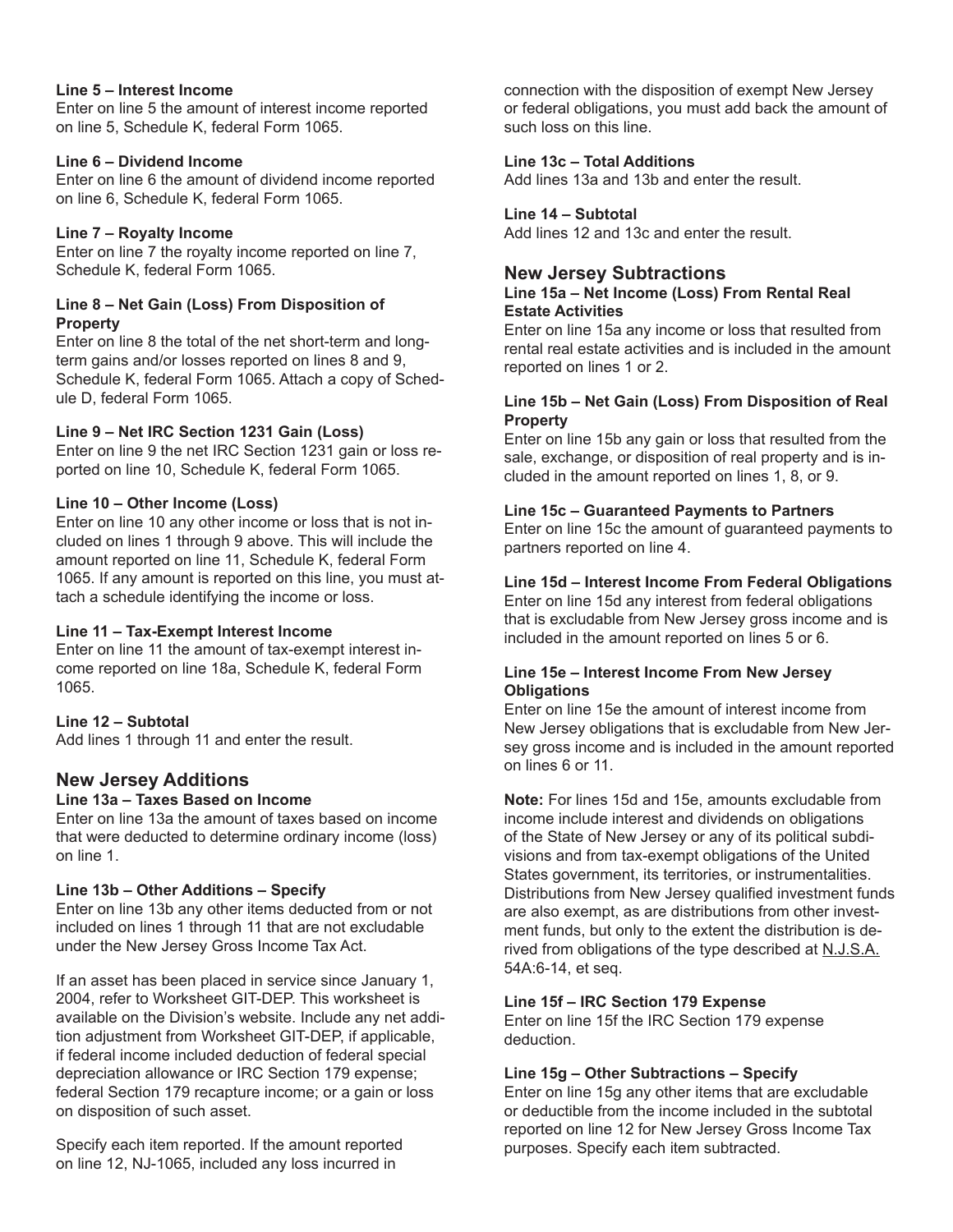Examples of some items that might be reported on this line are:

- Dividends from exempt federal and New Jersey obligations described at N.J.S.A. 54A:6-14;
- Gains from the sale of exempt federal and New Jersey obligations excludable pursuant to N.J.S.A. 54A:5-1c;
- Meal and entertainment expenses that constitute ordinary business expenses incurred in the conduct of a trade or business that are not deductible for federal purposes;
- If an asset has been placed in service since January 1, 2004, refer to Worksheet GIT-DEP. This worksheet is available on the Division's website. Include any net subtraction adjustment from Worksheet GIT-DEP, if applicable, if federal income included deduction of federal special depreciation allowance or IRC Section 179 expense; federal Section 179 recapture income; or a gain or loss on disposition of such asset.

**Note:** A partnership is **not** entitled to a basis adjustment in the calculating and reporting of partnership gain or loss from the sale or disposition of partnership assets as was extended to individuals, as in the *Koch* case, on the sale or disposition of a partnership interest. The partnership must **always** use federal adjusted basis when determining gain or loss. Only taxpayers as defined pursuant to N.J.S.A. 54A:1-2.l are entitled to a *Koch*-type adjustment.

#### **Line 15h – Total Subtractions**

Total lines 15a through 15g and enter the result.

#### **Line 16a – Subtotal**

Subtract line 15h from line 14 and enter the result.

#### **New Jersey Allocated Income Line 16b – New Jersey Allocated Adjusted Partnership Income**

A Business Allocation Schedule, Form NJ-NR-A, must be completed by every partnership entity, including those that have met hedge fund status, that is not reporting 100% of its activity to New Jersey or that has not been granted permission to use a substitute method of allocation. Failure to file the NJ-NR-A or to check the box that a **substitute method of allocation has been granted** may result in 100% of your partnership's income or loss being sourced to New Jersey.

Enter the business allocation percentage from line 5, NJ-NR-A on the line provided at 16b. **A percentage must be entered unless you have been granted permission to use a substitute method of allocation. If permission has been granted, leave the line at 16b blank and enter the actual New Jersey source amount.** Enter 100% if all partnership activities are

carried on in New Jersey or 0% if all partnership activities are carried on outside New Jersey. Multiply the amount on line 16a by this percentage and enter the result on line 16b, column B.

Where a partnership's activity is carried on both within and outside New Jersey, the portion of the partnership's income, gains, expenses, or losses attributable to sources within New Jersey must, except as provided below, be determined by use of the NJ-NR-A as prepared by the partnership.

Where a partnership's activity is carried on both within and outside New Jersey and the partnership believes that the determination of the portion of the partnership's income, gains, expenses, or losses attributable to sources within New Jersey by use of the NJ-NR-A does not provide an equitable allocation of such items, and the books and records of the partnership will disclose to the Director's satisfaction a more appropriate method of allocating such items, the partnership can request from the Director an exception from the use of the NJ-NR-A. Such request must be made in writing to: Gross Income Tax Branch, Business Allocation Exemption, PO Box 288, Trenton, NJ 08695-0288.

Your request for exception from the use of the NJ-NR-A must set forth the basis of the request and the substitute method of allocation requested to be used in lieu of the NJ-NR-A. The substitute method of allocation cannot be utilized prior to the submission of the partnership's exception request and the approval of such request by the Director. The partnership's exception request, once approved, must be made every three years, unless the Director or the partnership requests a change sooner.

**Note:** A partnership that is *not* a qualified investment partnership, investment club, or that is not listed on a United States national stock exchange, but has a *nonresident noncorporate partner or a nonresident corporate partner* must also complete Schedule J, Corporation Allocation Schedule. Schedule J is not required for a partnership that meets hedge fund status if its only nonresident partners are individuals, estates, or trusts. Schedule J is to be completed based on the partnership entity's information, not the nonresident partner's information. The corporation business allocation factor will be reported on line 1 of the Partners Directory. Schedule J is required if the partnership includes nonresident partners who do not have physical nexus to New Jersey and the partnership wants to allocate their filing fee.

#### **Line 17 – Net Income (Loss) From Rental Real Estate Activities**

Enter on line 17, column A, the amount of net income or loss from rental real estate activities that was reported on line 15a.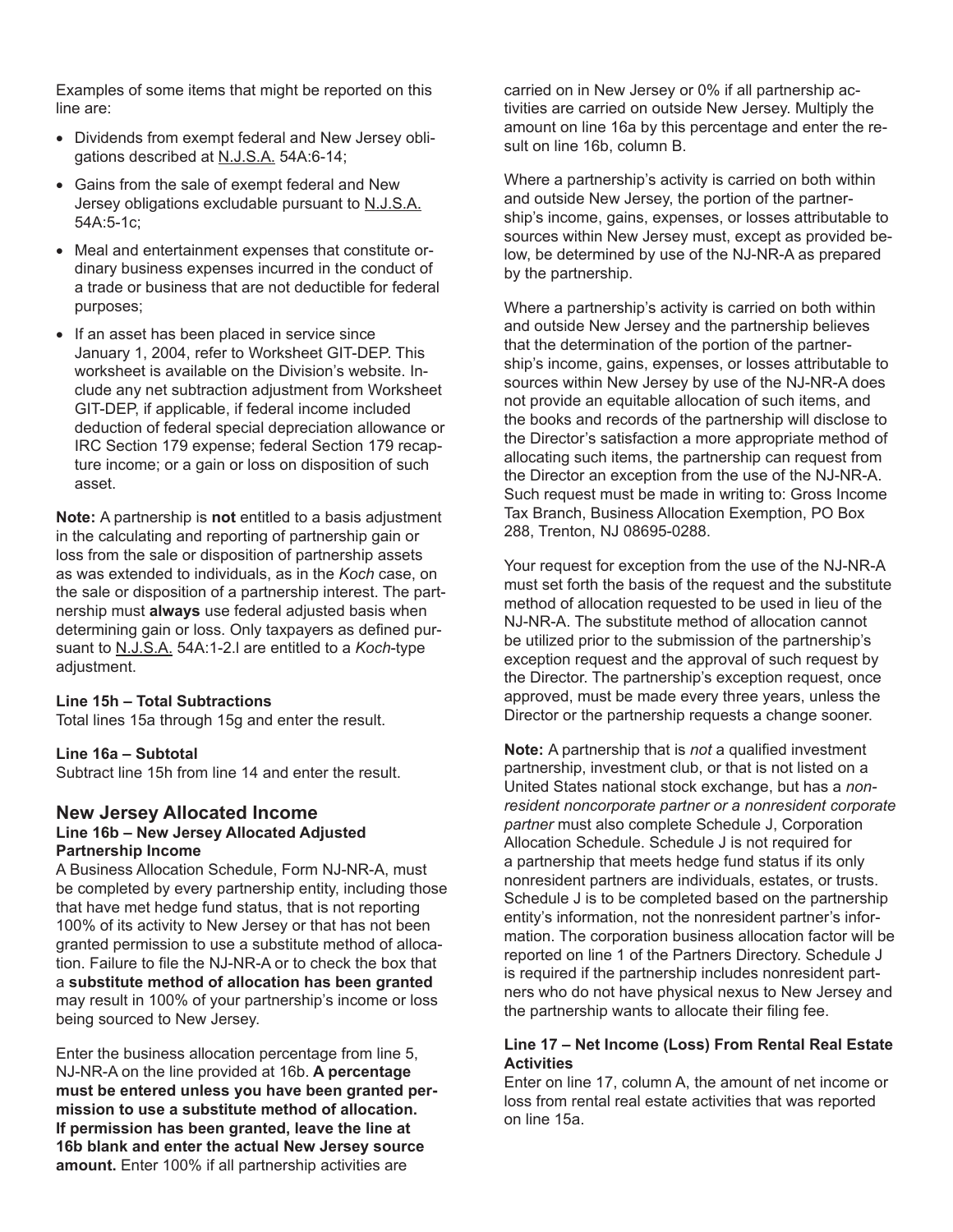Enter on line 17, column B, the portion of the amount reported in column A that was derived from real property physically located in New Jersey.

#### **Line 18 – Net Gain (Loss) From Disposition of Real Property**

Enter on line 18, column A, the amount of gain or loss from the disposition of real property reported on line 15b.

Enter on line 18, column B, the portion of the amount reported in column A that was derived from the disposition of real property physically located in New Jersey.

#### **Line 19 – Net Partnership Income (Loss)**

Add lines 16a, 17, and 18, column A, and enter the sum on line 19, column A.

Add lines 16b, 17, and 18, column B, and enter the sum on line 19, column B.

#### **Line 20 – Income (Loss) From Tiered Partnership(s)**

Enter on line 20, column A, the amount, if any, of income or loss from other partnerships as reported on line 13, column A, of Schedule A, Part II, NJ-1065.

Enter on line 20, column B, the amount, if any, of income or loss from other partnerships as reported on line 13, column B, of Schedule A, Part II, NJ-1065.

#### **Line 21 – Partnership Income (Loss)**

Add lines 19 and 20, column A, and enter the sum on line 21, column A.

Add lines 19 and 20, column B, and enter the sum on line 21, column B.

#### **Line 22a – Guaranteed Payments to Partners**

Enter on line 22a, column A, the amount of guaranteed payments to partners reported on line 15c.

#### **Line 22b – Guaranteed Payments to Partners – Pension**

Enter on line 22b, column A, the amount of guaranteed payments to retired partners who are receiving such payments as a result of a period of service to the partnership pursuant to a retirement agreement or pension plan.

#### **Line 22c – Net Guaranteed Payments to Partners**

Subtract the amount on line 22b from the amount on line 22a and enter the result on line 22c, column A.

Multiply the amount from line 22c, column A, by the business allocation percentage on line 16b. Enter the result on line 22c, column B.

If a substitute method of allocation was granted, enter the actual New Jersey source amount.

#### **Line 23 – Net Gain (Loss) From the Disposition of Assets as a Result of a Complete Liquidation**

Enter on line 23, column A, the amount from line 12, column D of Schedule L.

Enter on line 23, column B, the amount from line 12, column E of Schedule L.

#### **Line 24 – Total Nonresident Noncorporate Partners Share of Tax**

Enter on line 24, column B, the total nonresident noncorporate partners share of tax reported on line 2c, column J, of the Partners Directory.

#### **Line 25 – Total Nonresident Corporate Partners Share of Tax**

Enter on line 25, column B, the total nonresident corporate partners share of tax reported on line 2c, column K, of the Partners Directory.

**Note:** If tax is reported on line 24 and/or line 25, NJ-CBT-1065 must be completed.

### **Partners Directory**

List the partners in order of their ownership interest in the partnership, beginning with the partner who holds the largest share.

**Note:** A partnership that is a qualified investment partnership, an investment club, or that is listed on a United States national stock exchange does not have to complete Schedule J, Corporation Allocation Schedule. A partnership that meets hedge fund status and whose only nonresident partners are individuals, estates, or trusts does not have to complete Schedule J. All other partnerships that have nonresident noncorporate partners or nonresident corporate partners **must complete Schedule J** and file it with the NJ-1065. They must also complete columns H, I, J, and K on the Partners Directory for each **nonresident noncorporate and nonresident corporate partner.** 

#### **Line 1 – Corporation Allocation Factor**

Enter the allocation factor from line 1h of Schedule J on line 1 of the Partners Directory.

If you are a qualified investment partnership, investment club, listed on a United States national stock exchange, or meet hedge fund status whose only nonresident partners are individuals, estates, or trusts, enter zero.

Partnerships should verify the residency status of each partner before completing column A. Partnerships are not to remit tax on behalf of resident partners. Resident partners will not receive a credit on their resident New Jersey tax returns for any payments made on their behalf by the partnership.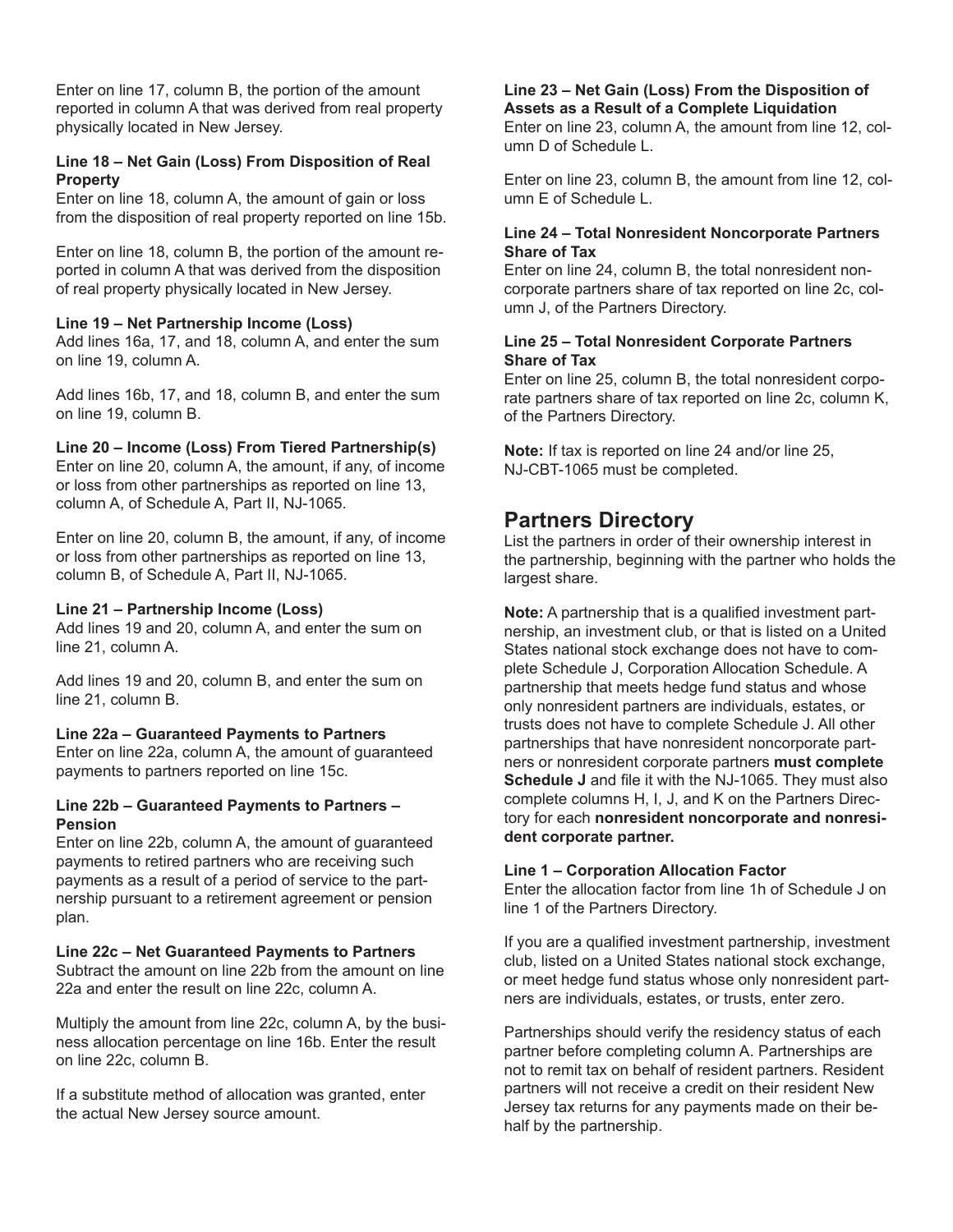**Column A:** Use the following codes to identify the partner's residency status and type:

|                          | New Jersey Resident Individual         |
|--------------------------|----------------------------------------|
|                          | Nonresident Individual                 |
|                          | Part-Year Resident Individual          |
|                          | New Jersey Resident Partnership        |
|                          | Nonresident Partnership                |
| $\overline{a}$           | Nonresident Partnership (see below)    |
|                          | <b>New Jersey Resident Trust</b>       |
|                          | Nonresident Trust                      |
|                          | New Jersey Resident Estate             |
|                          | Nonresident Estate                     |
| $\equiv$                 | New Jersey Corporation                 |
|                          | Non-New Jersey Corporation             |
| $\overline{\phantom{0}}$ | Non-New Jersey Corporation (see below) |
| $\overline{\phantom{0}}$ | <b>Exempt Foreign Corporation</b>      |
| $\overline{\phantom{0}}$ | New Jersey Resident Other              |
| $\equiv$                 | Nonresident Other                      |
| $\equiv$                 | Nonresident Other (see below)          |
|                          | Nonresident Other (see below)          |
|                          |                                        |

General partners must be identified. The letter "G" must be added to the end of each existing code to designate if the partner is a general partner in the entity.

Codes NPM, FCM, and NOM are used to identify nonresident partners that maintain a regular place of business in New Jersey other than a statutory office. No tax is to be remitted on their behalf or on behalf of an exempt foreign corporation (EFC) or on a retirement plan approved by the Internal Revenue Service (NOE).

For codes NPM, FCM, NOM, EFC, and NOE, the partnership must obtain and retain in its files a fully completed and signed NJ-1065E. The form is valid for one return period and a new form must be filed with the partnership for any subsequent return periods. If at any time during the course of an audit the Division deems it necessary, the partnership must make the form(s) available.

Attach a rider to explain the partner's entity type in detail for codes RO, NO, and NOM.

**Column B:** Enter each partner's Social Security number (SSN) for individual partners or federal employer identification number (FEIN) for partners that are entities other than individuals, as well as each partner's name and address. **For individuals, the statute requires that the address be that of the person's principal residence.**  If the partner is an entity other than an individual, enter the partner's business name. For corporations, enter the address of commercial domicile. If the partner is a disregarded entity, enter the FEIN, name, and address of the beneficial owner of the DE. Enter each partner's ownership percentage as of the close of the tax year. If a partner disposed of all or part of an ownership interest during the year, list the partner by the ownership percentage before the disposition.

Enter a "Y" if this is the final Schedule NJK-1 for the partner.

**Note:** The amounts listed in columns C and D represent the distributive share of partnership income (loss) and the amounts listed in columns E and F represent the net gain (loss) from disposition of assets as a result of a complete liquidation that the partners who are subject to Gross Income Tax are required to report on their tax returns. Columns C and D and columns E and F reflect the adjustments allowed for Gross Income Tax purposes that are reported on page 1 of the NJ-1065. The amounts listed in columns H and I represent the nonresident partner's share of income for which the partnership is required to remit tax. Columns H and I do not reflect any adjustments. The combined amounts reported in columns C and D and in columns E and F may differ from the amounts reported in columns H and I.

**Column C:** Enter each partner's Distributive Share of Partnership Income or Loss from line 4, column A, of their Schedule NJK-1.

**Column D:** Enter each partner's Distributive Share of Partnership Income or Loss from line 4, column B, of their Schedule NJK-1.

**Column E:** Enter each partner's share of the net gain (loss) from the disposition of assets as a result of a complete liquidation from line 6, column A, of their Schedule NJK-1.

**Column F:** Enter each partner's share of the net gain (loss) from the disposition of assets as a result of a complete liquidation from line 6, column B of their Schedule NJK-1.

**Column G:** Enter each partner's share of pension income from line 5, column A, of their Schedule NJK-1.

**Column H:** Enter each nonresident noncorporate (codes NR, NT, and NE) partner's share of total income or loss. No entry is required if the partnership is a qualified investment partnership, investment club, is listed on a United States national stock exchange, or if the partnership meets hedge fund status and has checked the appropriate boxes on the front of the NJ-1065.

Enter each nonresident corporate (codes NP, FC, and NO) partner's share of total income or loss. No entry is required if the partnership is a qualified investment partnership or if it is listed on a United States national stock exchange and has checked the appropriate boxes on the front of the NJ-1065.

**Add lines 1 through 11, plus any "Tax-exempt interest income" included on line 18 from their Schedule K-1, federal Form 1065.**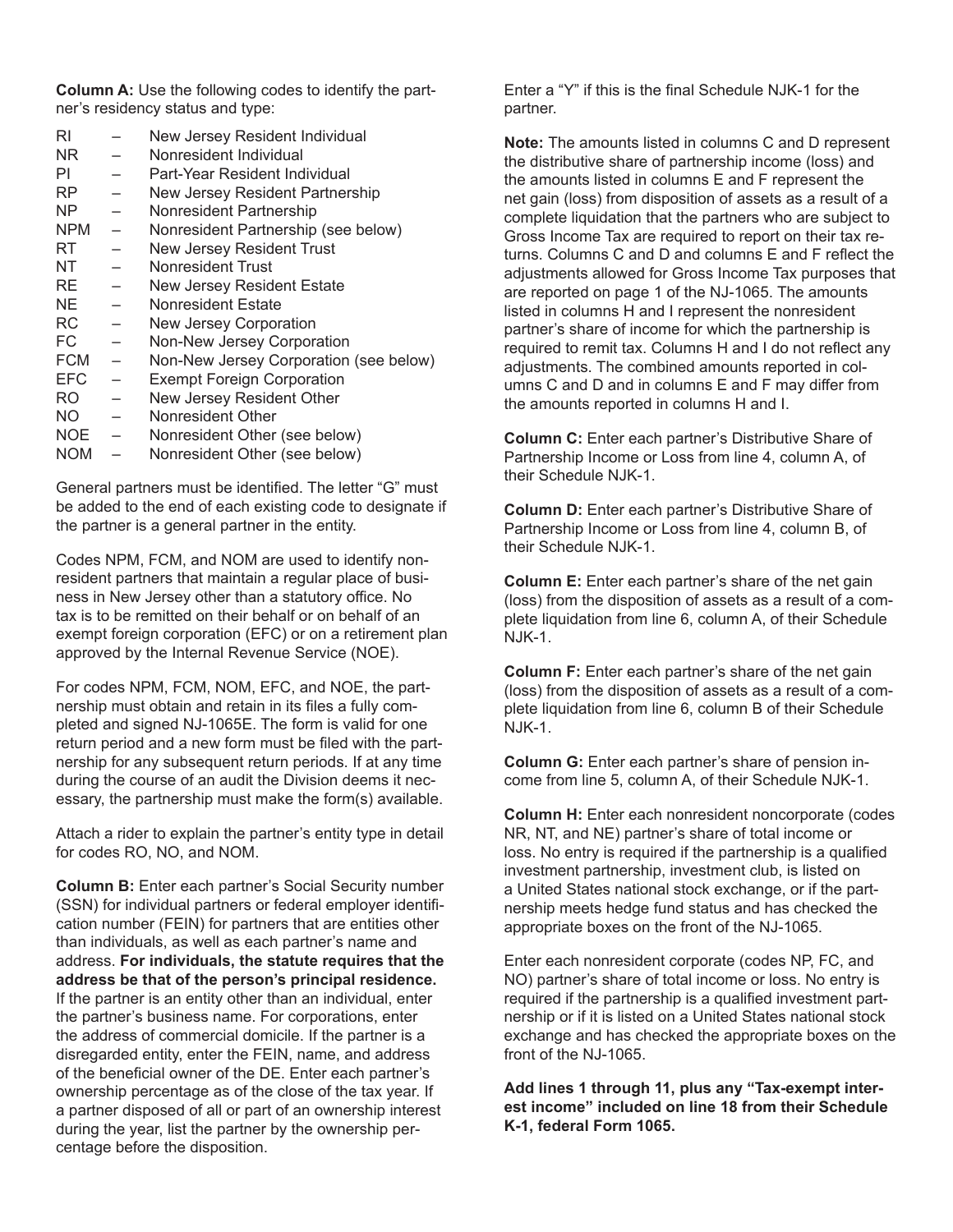**Column I:** Enter each nonresident partner's share of New Jersey income. Multiply the amount from column H by the corporation allocation factor on line 1 (above). If the amount in column H is a loss, do not make an entry in column I.

**Column J:** Enter each nonresident noncorporate partner's (codes NR, NT, and NE) share of tax. Multiply the amount from column I by 6.37%.

If an amended return is filed and the result of multiplying the amount from column I by 6.37% is less than the amount reported on the original Partners Directory, report the amount listed on the original Partners Directory. Do not report the lesser amount, since the partner is entitled to claim credit for the originally reported amount.

**Column K:** Enter each nonresident corporate partner's (codes NP, FC, and NO) share of tax. Multiply the amount from column I by 9%.

If an amended return is filed and the result of multiplying the amount from column I by 9% is less than the amount reported on the original Partners Directory, report the amount listed on the original Partners Directory. Do not report the lesser amount, since the partner is entitled to claim credit for the originally reported amount.

#### **Line 2a – Total This Page**

Total all nonresident partners' share of tax from columns J and K of page 3, NJ-1065. Enter zero if no tax is reported in column(s) J and/or K.

#### **Line 2b – Total From \_\_\_\_\_\_\_\_ Additional Pages Attached**

Enter the total number of additional pages attached on the line provided. Enter the sum of the totals for columns J and K from each additional page attached. Enter zero if no tax is reported in column(s) J and/or K.

#### **Line 2c – Total Tax**

Add lines 2a and 2b from columns J and K and enter the results on line 2c. Carry the total from column J to line 24 and the total from column K to line 25 on the NJ-1065.

#### **Signature**

The return must be signed and dated by a general partner or limited liability company member.

Anyone who prepares a return for a fee must sign the return as a "Paid Preparer" and enter their Social Security number or federal practitioner tax identification number. Include the company or corporation name and federal employer identification number, if applicable. A tax preparer who fails to sign the return or provide a tax identification number may incur a penalty of \$25 for each omission.

**Note:** A partnership that is not required to remit a payment of tax on behalf of its nonresident noncorporate or nonresident corporate partners may still be required to

pay a filing fee. See the instructions for the Filing Fee Schedule that is part of PART-200-T, Partnership Application for Extension of Time to File Form NJ-1065, to see if you are required to make a payment.

## **Partnership Filing Fee**

Any entity classified as a partnership for federal income tax purposes, other than an investment club, that has any income or loss derived from New Jersey sources and that has more than two owners is required to make a payment of a filing fee of \$150 for each owner of an interest in the entity up to a maximum of \$250,000.

#### **Line 1 – Number of Partners**

Enter the applicable number of each type of owner in your entity on the lines 1a through 1c. The number of owners will generally be equal to the number of Schedule NJK-1s issued. Enter the allocation factor from line 1h of Part II of Schedule J in the box provided on line 1c. Add lines 1a–1c and enter the total on line 1d, but do not enter more than \$250,000.

#### **Line 2 – Installment Payment**

Multiply the amount reported on line 1d by 50% and enter the result. If you checked the box on the front of the return indicating that the return is a "Final Return," enter zero.

#### **Line 3 – Installment Payment From 2020**

Enter the amount from line 2 of the Partnership Filing Fee section of your 2020 NJ-1065.

#### **Line 4 – PART-200-T Payment**

Enter the amount of the payment remitted with your 2021 Partnership Application for Extension of Time to File NJ-1065.

#### **Lines 5 and 6**

If the total of lines 1d and 2 is more than the total of lines 3 and 4, there is a balance due. Complete line 5.

If the total of lines 1d and 2 is less than the total of lines 3 and 4, there is an overpayment. Complete line 6.

#### **Line 5 – Balance Due**

Subtract lines 3 and 4 from the total of lines 1d and 2 and enter any balance due here. Make check payable to "State of New Jersey–PART" and remit with completed NJ-1065-V, Partnership Payment Voucher.

#### **Line 6 – Refund**

Subtract lines 1d and 2 from the total of lines 3 and 4 and enter the overpayment to be refunded.

### **Schedule NJK-1**

Individual, trust, and estate partners are subject to New Jersey Gross Income Tax on their share of the partnership's income, whether or not the income is actually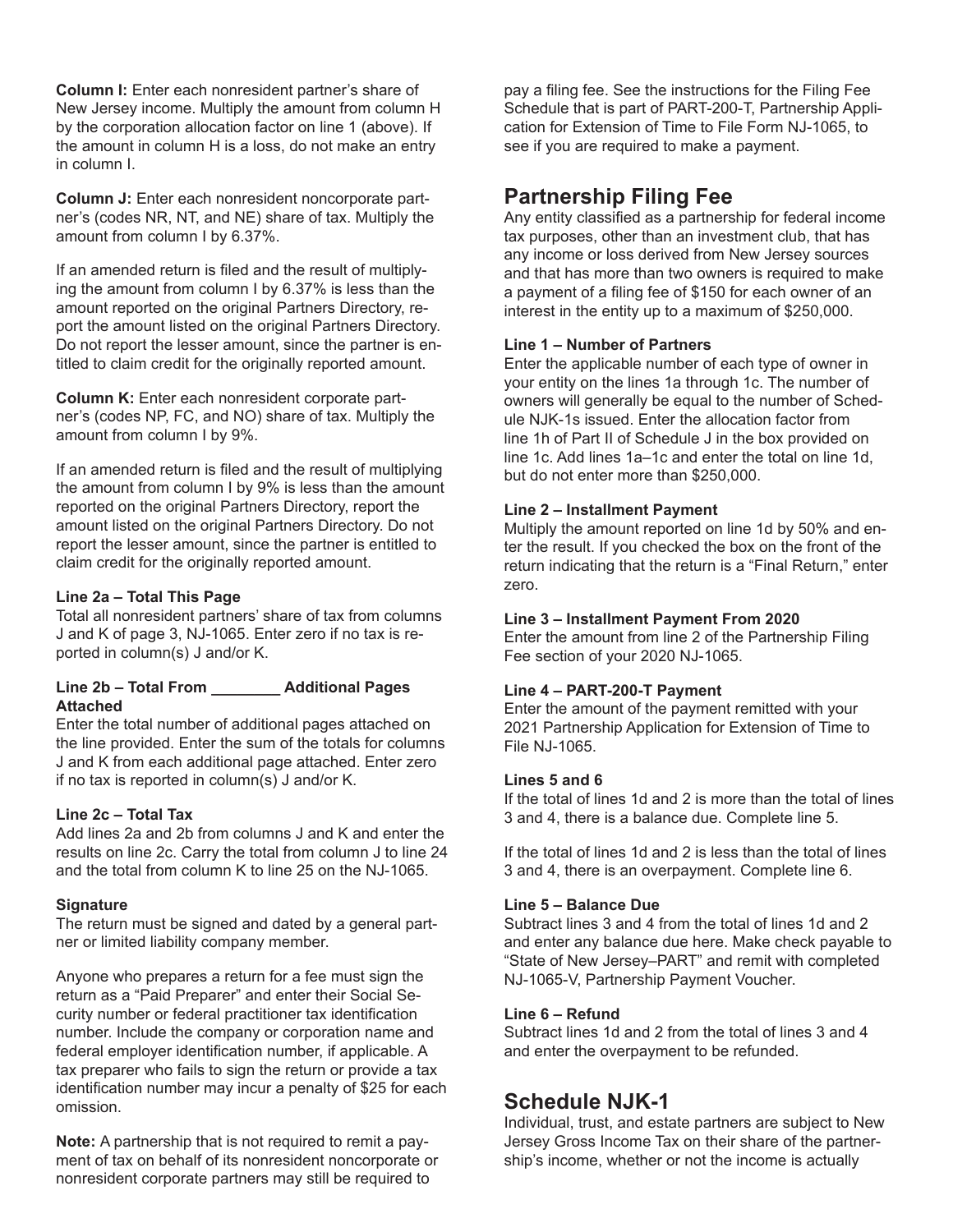distributed. Partners who reside in New Jersey are taxed on their share of the partnership's income, regardless of the source of the income. Nonresident partners are also subject to New Jersey Gross Income Tax on their share of the partnership's income, but only to the extent such income is allocated to New Jersey.

If the partnership has met hedge fund status and has checked the hedge fund box listed on the partner's Schedule NJK-1, the nonresident individual, trust, or estate partner is not required to report the New Jersey source amount income from column B of their Schedule NJK-1 on their nonresident Gross Income Tax return.

Schedule NJK-1 provides each partner with information regarding that partner's share of partnership income. A Schedule NJK-1 must be completed for every partner that was a partner in the partnership at any time during the year.

Partners must be furnished with a copy of their Schedule NJK-1 on or before the due date of the partnership return (NJ-1065). If a partnership interest is held by a nominee on behalf of another person, the partnership is required to furnish Schedule NJK-1 to the nominee.

A copy of all NJK-1(s) must be retained by the partnership as part of the partnership's records.

#### **PART I – General Information Name and Address**

Enter the name and address of both the partner and the partnership. Enter the federal employer identification number (FEIN) of the partnership and, if the particular partner is an entity other than an individual, enter the FEIN of the partner as well. If the partner is a person, enter their Social Security number. If the partner is an Individual Retirement Arrangement (IRA), enter the identification number of the custodian of the IRA, not the Social Security number of the person for whom the IRA is maintained. If the partner is a disregarded entity, enter the FEIN, name, and address of the beneficial owner of the DE.

If spouses each had an interest in the partnership, prepare a separate Schedule NJK-1 for each spouse. If spouses held an interest together as one partner, prepare one Schedule NJK-1.

#### **Classification of Partner**

Use the codes listed in the instructions for column A of the Partner's Directory.

#### **Date Partner's Interest in Partnership Began**

Enter the month, day, and year the partner obtained an interest in this partnership.

#### **Disregarded Entities**

If the partner is a DE, such as a single member LLC that did not elect to be treated as a corporation, check the box and enter the name and federal EIN of the DE.

#### **Partner's Profit, Loss, and Capital Sharing Percentages**

Enter in column (ii), the appropriate percentages as of the end of the partnership's year. However, if a partner's interest terminated during the year, enter in column (i) the percentages that existed immediately before the termination. When the profit or loss sharing percentage has changed during the year, show the percentage before the change in column (i) and the end-of-year percentage in column (ii). If there are multiple changes on the profit and loss sharing percentage during the year, attach a statement giving the date and percentage before each change.

"Capital Ownership" means the portion of the capital that the partner would receive if the partnership was liquidated at the end of the year and the undivided interests in the partnership's assets and liabilities were distributed.

### **PART II – Income Information**

The amounts reported in column A, Schedule NJK-1, represent the partner's share of the partnership's income, gain, or loss from all sources as reported in column A, NJ-1065. The partner's share shall be determined by the partnership agreement in the same manner as the partner's distributive share of partnership income is determined for federal income tax purposes. Column A, Schedule NJK-1, must be completed for every partner, regardless of residency.

The amounts reported in column B, Schedule NJK-1, represent the partner's share of the partnership's income, gain, or loss allocated to New Jersey as reported in column B, NJ-1065. Column B, Schedule NJK-1, should be completed for all partners.

#### **Line 1 – Partnership Income (Loss)**

Enter on line 1, column A, the partner's share of partnership income or loss reported on line 21, column A, NJ-1065.

Enter on line 1, column B, the partner's share of partnership income or loss reported on line 21, column B, NJ-1065.

#### **Line 2 – Net Guaranteed Payments**

Enter on line 2, column A, the partner's amount of net guaranteed payments reported on line 22c, column A, NJ-1065.

Enter on line 2, column B, the amount from column A multiplied by the business allocation percentage from line 16b, NJ-1065.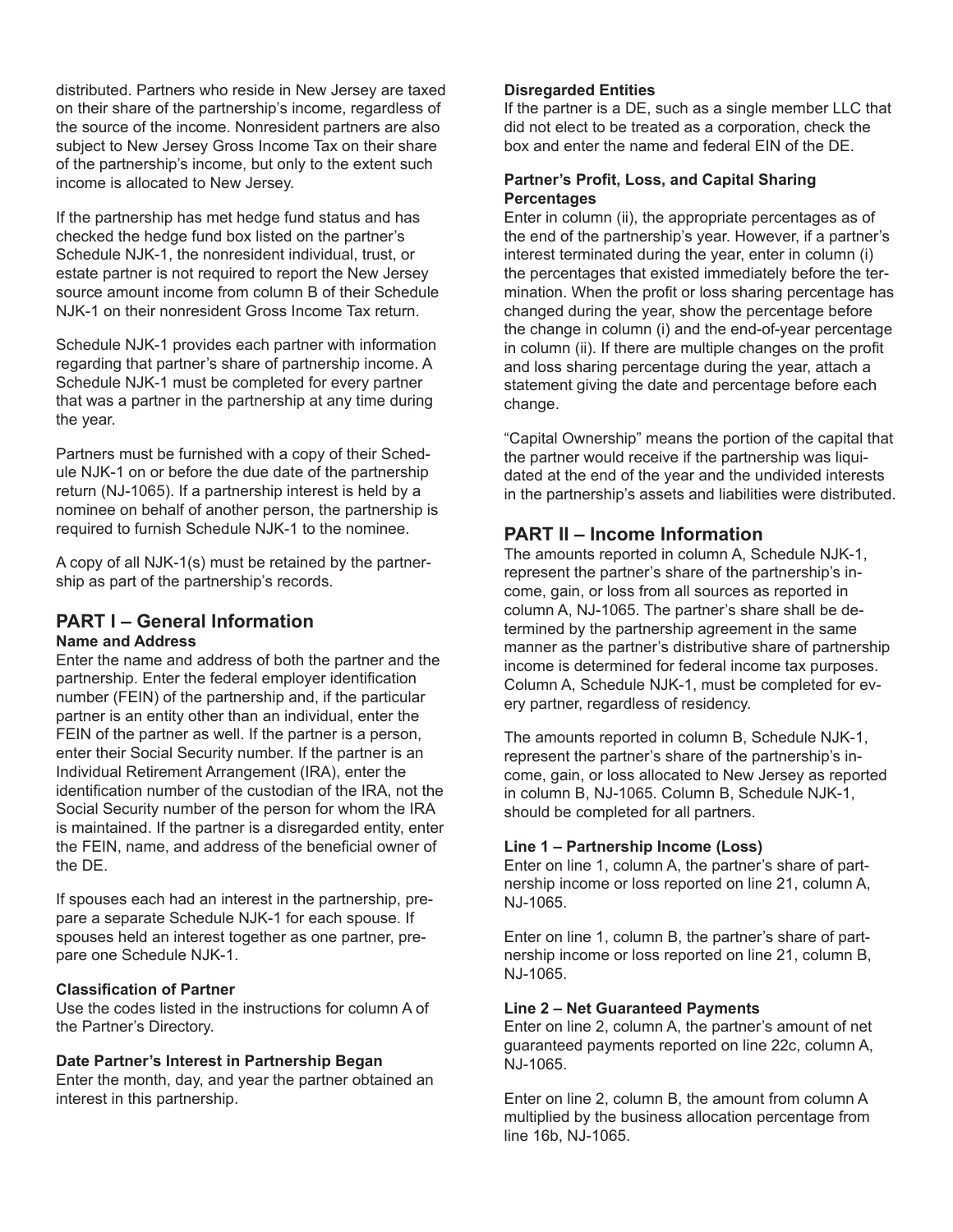#### **Line 3 – Partner's 401(k) Contribution**

Enter on line 3, column A, the amount of the partner's contribution to a 401(k) plan. Do not include contributions in excess of federal limits and taxable for federal income tax purposes on this line.

Enter on line 3, column B, the amount from column A multiplied by the business allocation percentage from line 16b, NJ-1065.

#### **Line 4 – Distributive Share of Partnership Income (Loss)**

Add lines 1 and 2, column A, then subtract line 3, column A from this result. Enter the remainder on line 4, column A.

Add lines 1 and 2, column B, then subtract line 3, column B from the result. Enter this amount on line 4, column B.

#### **Line 5 – Pension**

Enter on line 5, column A, the partner's share of guaranteed payments – pension reported on line 22b, column A, NJ-1065. The partner to whom the guaranteed payment was made must be receiving the payment as a result of a period of service to the partnership pursuant to a retirement agreement or pension plan.

Make no entry on line 5, column B. Pension income to nonresidents is not subject to New Jersey Gross Income Tax.

#### **Line 6 – Net Gain (Loss) from the Disposition of Assets as a Result of a Complete Liquidation**

Enter on line 6, column A, the partner's share of the net gain (loss) from the disposition of assets as a result of a complete liquidation reported on line 23, column A, NJ-1065.

Enter on line 6, column B, the partner's share of the net gain (loss) from the disposition of assets as a result of a complete liquidation reported on line 23, column B, NJ-1065.

### **PART III – Partner's Information**

#### **Line 1 – Nonresident Partner's Share of New Jersey Tax**

Enter on line 1, the partner's share of New Jersey tax reported in either column J or column K of the Partners Directory.

If an amended Schedule NJK-1 is filed, do not report less than the amount reported on the original Schedule NJK-1.

#### **Line 2 – Partner's HEZ Deduction**

If the partnership is a qualified primary care medical or dental practice located in or within 5 miles of a Health Enterprise Zone (HEZ), the partnership must determine if the partners are entitled to an HEZ deduction and the

amount. The partner's deduction is entered on the partner's Schedule NJK-1 and deducted on the partner's Gross Income Tax return. See the Division's website for qualification and calculation information.

Enter the partner's HEZ deduction.

#### **Line 3 – Partner's Sheltered Workshop Tax Credit**

Enter on line 3 the partner's share of the Available Sheltered Workshop Tax Credit from line 8 of the Partnership's Schedule B, Sheltered Workshop Tax Credit.

### **PART IV**

#### **Supplemental Information**

Attach a separate schedule to provide any detailed information affecting the partner's share of income, such as IRC §754 adjustments.

## **Business Allocation Schedule NJ-NR-A**

If business activities are carried on both inside and outside New Jersey, business income may be allocated to determine the amount of income from New Jersey sources.

**Be sure that the NJ-NR-A is enclosed with the NJ-1065 and that the name and address on the Business Allocation Schedule agree exactly with the name and address on the return.**

### **Section 1 – Business Locations**

Use Section 1 to list the locations where the business activities are conducted. In columns (a) and (b), list the exact locations at which the business carries on activities both inside and outside the State. List all business locations. In column (c), describe the places listed in columns (a) and (b) (i.e., branch office, agency, factory, warehouse, etc.). In column (d), indicate whether the business rents or owns each location listed. Attach additional sheets if necessary.

### **Section 2 – Average Values**

Use Section 2 to determine the average value of your business assets.

The average value of property owned is determined by adding (1) the book value of the property at the beginning of the tax year and (2) the book value of the property at the end of the tax year and dividing the sum by two.

The average value of property rented or leased is valued at eight times the annual rent. Rent includes any amounts paid in addition to, or accrued in lieu of, rent for the period covered by the return (such as interest, taxes, insurance, and repairs).